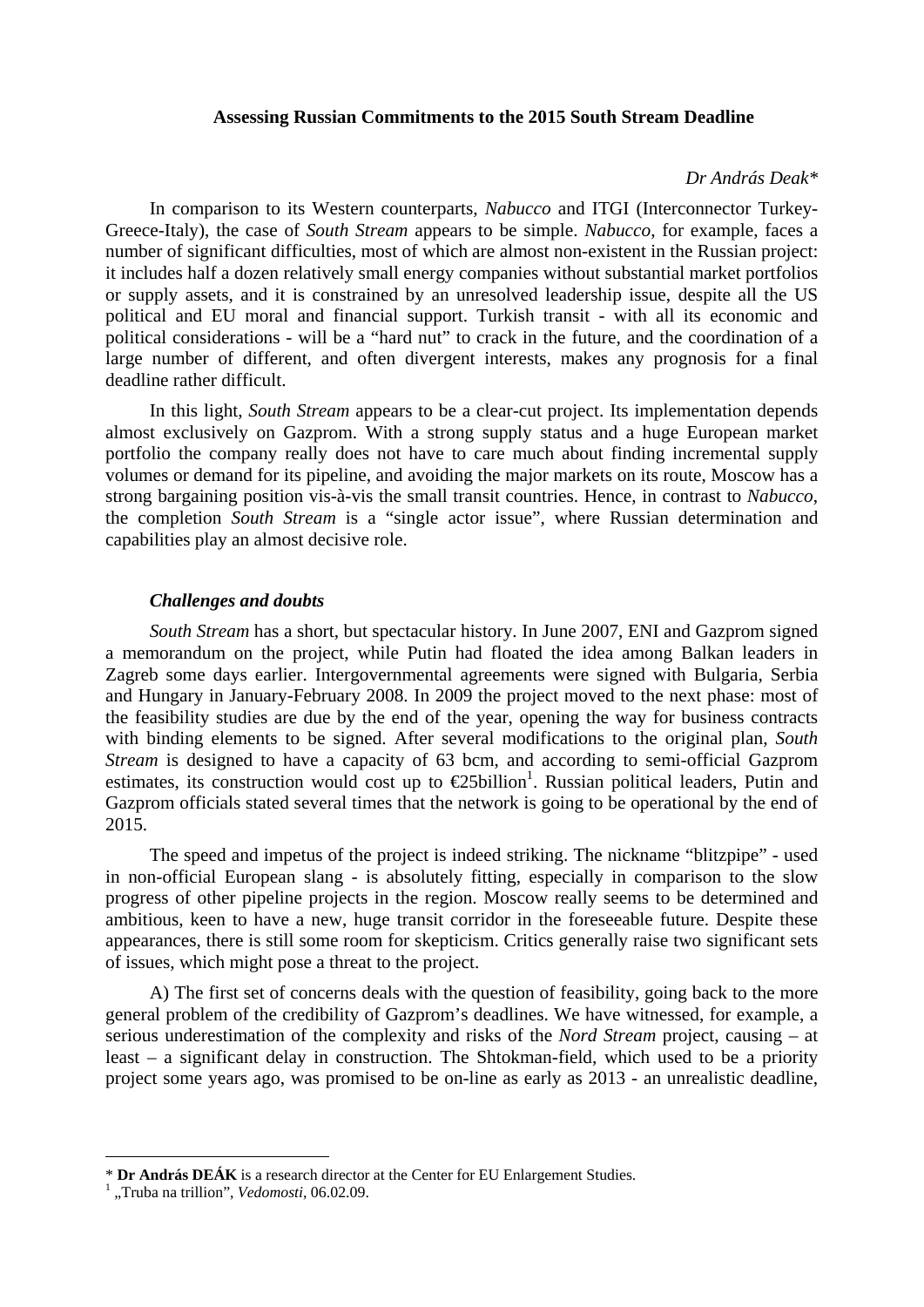even according to some of the partner companies<sup>2</sup>. The development of the Bovanenkovskoye field, a flagship project on the Yamal Peninsula, is still difficult to assess because of insufficient information on its progress. Technological delays and postponements are usual phenomena in the industry, but the Russian monopoly might have an excessively optimistic view on its building potential and coordination skills. These risks vis-à-vis Russian promises are external. This means, that they do not concern Russian ambitions to build up new infrastructure, but rather its implementation. Gazprom might manage these projects badly, however that does not question their willingness to develop these new networks.

Fitting into the above comparison *South Stream* is not less complex than its counterparts. Stretching almost 900 km from Russia to Bulgaria, the pipeline has to be laid at the extreme depth of 2000 meters, which is at the very edge of our technological possibilities. Gazprom simply does not have the engineering skills and know-how, to work in such conditions alone. What is more, the off-shore zone has an unsettled legal status. Being undivided between the coastal states, the settlement of the Black Sea off-shore section assumes political and legal coordination with - among others - Ukraine, one of the major opponents of the project. Hardly anything has been done with regards to getting approval for the operational procedures at the EU Commission, either. Some conditions set, i.e. in the Hungarian intergovernmental agreement, do not correspond with the EU *acquis*, presupposing a longer approval process in Brussels. Even if refusal by European regulatory bodies is not very likely, serious concessions will need to be made by Gazprom in order to fit the pipeline's legal resolutions into the common *acquis*. All these risks could only be really evaluated after further feasibility studies and the start of negotiations on these particular issues. Setting deadlines in such a fluid environment appears to be a political or a tactical step. Not by chance, Moscow has already shifted the final deadline from 2013 to 2015, which, fittingly, erodes its credibility only further.

B) The real concerns regarding the *South Stream* deadlines are, however, the "internal" Russian considerations behind the project. It is not absolutely clear, to what extent Russian political circles, and - what is more important - Gazprom itself, are committed to the completion of the pipeline within the given timeframe. Critics often challenge the Russian statements on different grounds: They point to the exorbitant costs of the construction, the already existing transit capacities in Ukraine and the shaky political and strategic considerations. Pointing out any of these arguments to question the credibility of Russian plans is, however, misleading. The original initiative was based on a number of different stimuli, targets, and sometimes, even attitudes. To make a valid assessment, we have to pick out the most important considerations and analyze them in their own context.

Before this, however, one must make two important observations: First, it is certainly in the long-term Russian interest to build a new network on the given "southern" route. Russian frustration over transit issues is incredibly high. As we have witnessed in the case of the BTS oil pipeline network and the Primorsk oil terminal, all new systems would be built at minimized transit risks. Accordingly, doubts should be interpreted as skepticisms towards the communicated deadline, and not the whole project as such. At the same time, the *Nord* and *South Stream* pipelines would create an overall 118bcm additional transit capacity by 2015, almost doubling the current Russian capacity in the given direction (141.6bcm transited in 2007 through Ukraine and Belarus). Hence, even if we accept the Russian wish not to construct new pipelines through problematic transit countries, one may voice some valid concerns regarding the scale of an undertaking that could redraft the whole energy transit landscape of

<sup>&</sup>lt;sup>2</sup> The representative of Statoil Hydro, owner of 24 percent of the project, publicly expressed his doubts about this deadline. In: "Credit Crisis May Delay Shtokman Project" http://www.rigzone.com/news/article.asp?a\_id=70459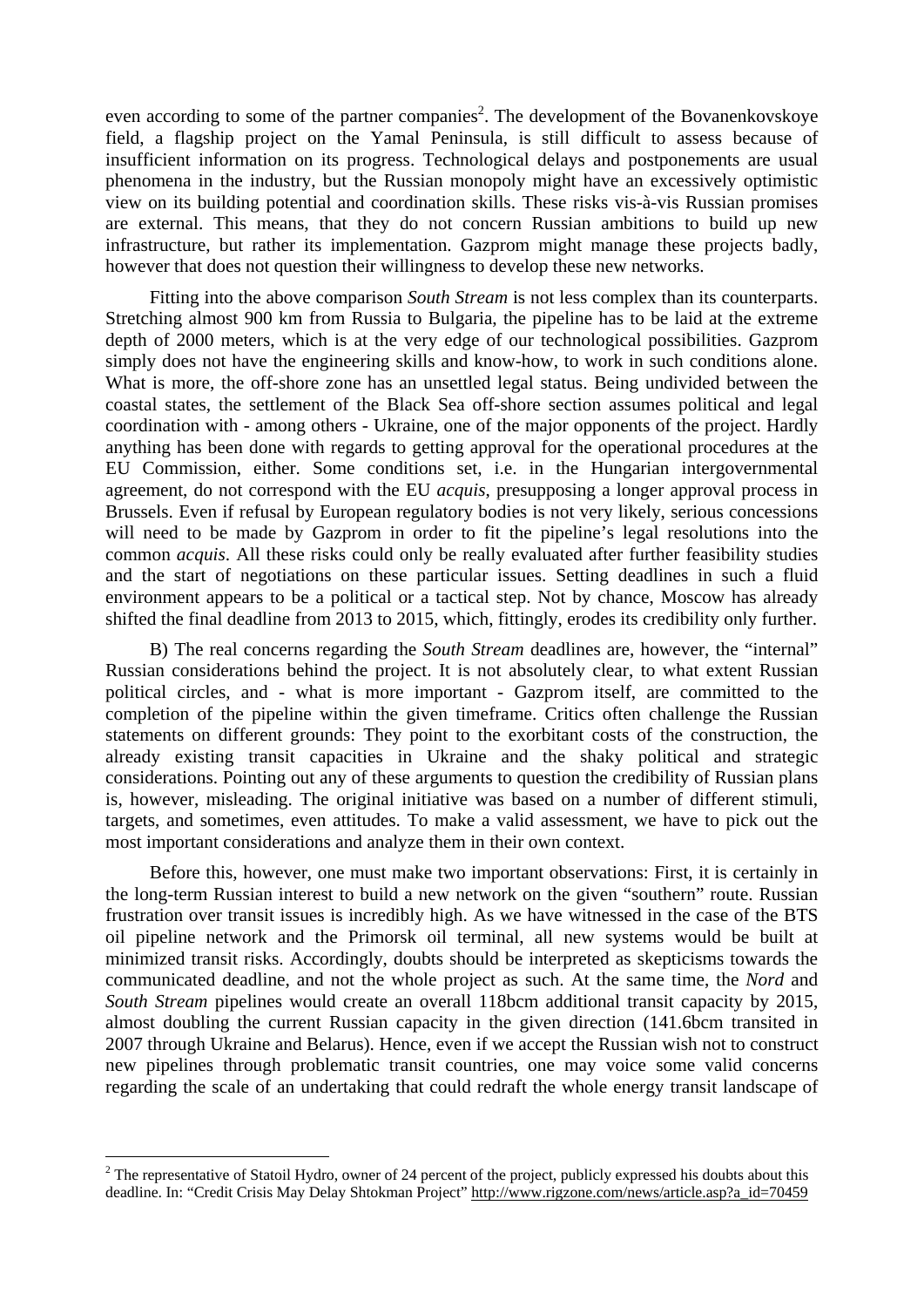Eastern Europe.<sup>3</sup> Credibility is an issue of particular importance to the participating small Balkan and Central European countries, which are usually fully dependent on Ukrainian transit. Route diversification is a high priority issue for them. If *South Stream* is not ready in the given time and suffers significant delays, these countries should make different investment decisions to manage their dependence. It is the deadline that matters.

Second, it is a cheap and profitable policy for Russia to propagate its future pipeline plans in the region. In the case of Serbia, during the purchase of NIS by Gazpromneft, *South Stream* was a key argument in favor of the relatively low price. In this case, the promise of fast implementation of *South Stream* was a crucial instrument in persuading Belgrade. Actually, Moscow did not have other options, facing similar behavior from the Americans. The US also propagated *Nabucco* as an accessible mid-term option in the region without any real business commitment. Using *South Stream* as a bargaining chip, Moscow has already collected real dividends, while only making limited construction commitments. There is an obvious asymmetry between Russian profits and costs so far, and in reality, the political assurances to future transit countries only slightly increase the chances that *South Stream* may be finished by 2015.

Generally speaking, there are three main "internal" Russian considerations with regards to the *South Stream* project that are worth taking account of: (1) The construction of major new infrastructure is the easiest, if not the only way for Gazprom to get European assets; (2) Russians would like to get rid of the unreliable Ukrainian transit route; (3) Gazprom would like to preserve its control on the European markets against the rival *Nabucco* and ITGI projects.

It is important to understand that an assessment of the *South Stream* project depends very much on which of these three objectives is the strongest in influencing Gazprom's future steps. If, for example, Gazprom were to focus primarily on acquiring new infrastructure in these countries, it could choose to almost exclusively follow its own pace of implementation. In this case, without the threat of loosing an opportunity, Gazprom would not need to rush to spend a lot of money on markets, which it has, in any case, secured. At the same time, Ukrainian transit is indeed a serious headache for Gazprom. Major milestones in the development of the *South Stream* project have, so far, usually occurred in connection with the escalation of relations between Kiev and Moscow. If we were to accept this issue as the major stimulus behind Russian actions, we would create a strong logical interrelationship between *South Stream* and Ukrainian transit. In this case, an - unlikely – positive development of the latter could significantly decrease Russian willingness to move ahead with the former. Last, *South Stream*'s geographic structure is almost identical to that of the *Nabucco*-ITGI networks, both of which would rely - at least partly - on Central Asian incremental capacity, suggesting that they may be interpreted as competitive projects. It is difficult to imagine that *Nabucco*, for example, even with its estimated initial capacity of only 10bcm (and prospects for another 20bcm) would leave enough room for another pipeline. The construction of one of these networks could mean, at the very least, the postponement of the other.

<sup>&</sup>lt;sup>3</sup> Maximum Russian exports to Europe are projected at 200bcm in 2015. Baltic, Finnish and most of the Turkish exports go through separate pipelines, while the CIS member, Moldova, gets its demand via Ukraine. This means, that total capacity needed via Belarus and Ukraine do not exceed 170-175bcm. Calculations on the basis: *Jonathan Stern:* "The Russian Gas Balance to 2015: difficult years ahead", in: "Russian and CIS Gas Markets and Their Impact on Europe", *Simon Pirani (ed.),* Oxford Institute for Energy Studies, Oxford, 2009, pp. 54-93.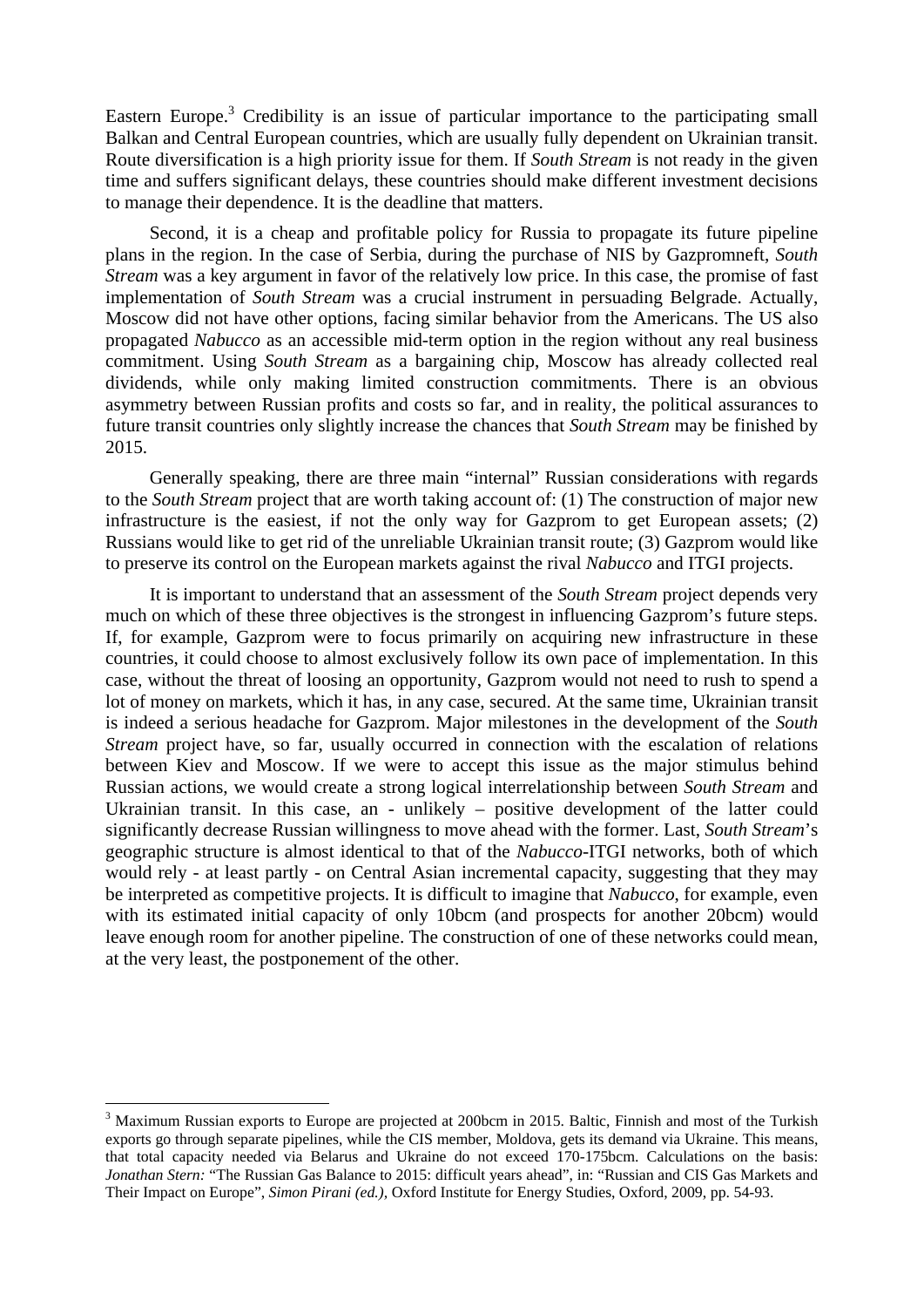# *Possible Gazprom strategies*

*"New assets" strategy.* Vertical integration and the acquiring of European assets has been a major Gazprom goal since its establishment in the early '90s. However, internal weaknesses and an unfavorable balance on the gas markets have made the achievement of these aims difficult for many years. Having consolidated its domestic situation, the Miller management could only really turn to this task around 2004-2005.

There are basically only two ways to get closer to European consumers. One way is the renegotiation of Gazprom's long-term supply contracts. Having a 20-25 year long timeframe, these contracts define almost every important aspect of the relationship between Gazprom and European companies, including price, volumes and trading points. For Gazprom, the only opportunity to change conditions in its favor easily, are the rare renegotiations of these legal frameworks. Since 2006 most European companies have extended their contracts for another 20-30 years. These include among others supplies to Germany, Austria, the Czech Republic, Italy and most of the Balkan countries. A new element of these contracts was that they allowed Gazprom into local markets. Gatekeeper companies and national champions, like ENI or OMV, guaranteed a small portion of their national markets to be supplied directly by Gazprom or by joint stock companies. Altogether, however, this was a relatively modest concession from the side of the Europeans - definitely insufficient for the Russian company - while the signing of the long-term supply documents closed the window of opportunity for Gazprom to gain further concessions for another 20-25 years.

Gazprom has a bad record in taking part the privatization of existing Eastern Europe gas networks, suffering from all the impediments of its Russian monopoly status. New infrastructure, however, especially in the case of expensive storage and pipeline facilities, could be effectively built with Russian involvement. Gazprom's presence provides significant guarantees for investors with regards to questions about supply and maximal turnover. Typical existing examples for Gazprom's participation are the evolution of the company's role on the German market since 1993, *Nord Stream* asset swaps and the Austrian storage construction at Haidach. Western companies participating in joint projects can be assured of a Russian preference to use the common facility, providing maximum returns for all partners. Besides the prospect of financial gains, *South Stream* partners have another rational in letting Gazprom into their domestic markets: better security of supply. Most of these countries lack sizeable transit capacities, industrial fundaments and funds to construct cheap storage facilities. Except for Hungary, none of the partners has decided to build storage with budgetary funds. It is always cheaper and more secure to make such decisions together with Gazprom. *South Stream* would not be feasible without clear Gazprom guarantees that it would use the new network. However, having Gazprom assets on their territory, these countries would have a better position to bargain with the Russian monopoly and secure their domestic supplies.

From the Russian point of view, constructing *South Stream*'s European on-shore section is a relatively small and favorable undertaking. The network's two branches would not cost more than €5billion (or even much less) and Gazprom has a good chance to secure most of the construction contracts. In exchange for financing its own  $\epsilon$ 2-2.5billion share, Gazprom could gain direct access to, and become a dominant player in local markets. It could never buy an existing infrastructure at such a low cost. The central questions for Gazprom are the off-shore and Russian sections, which would make up the bulk of the full project costs. Formally, there is no legal connection between these elements. *South Stream* consists of six national sections without any relation to each other except a promise from Putin. In this, it is very different from *Nabucco*, where the whole pipeline is built under the umbrella of a single company and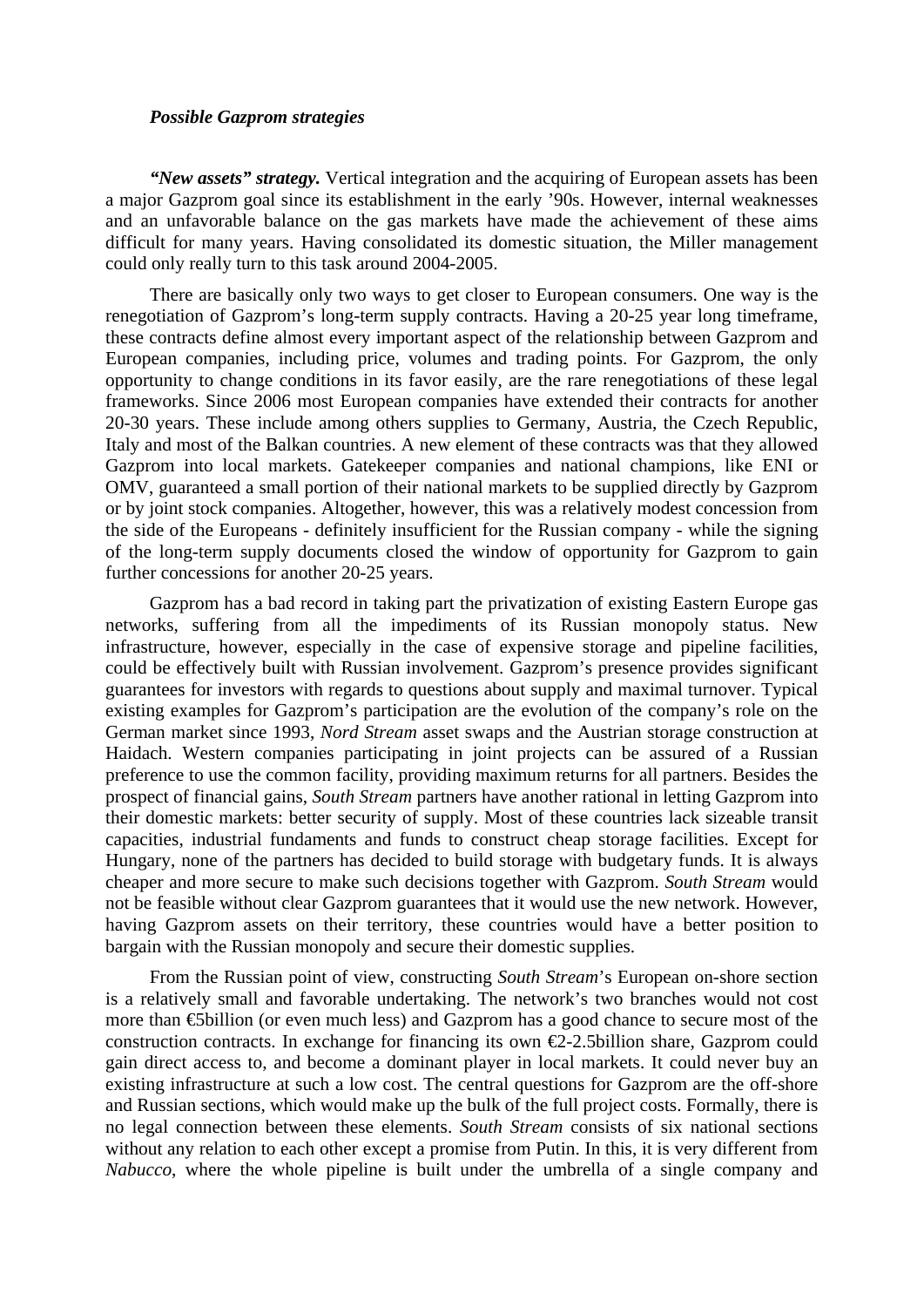regulatory framework. Moscow builds its network following the old logic of lines of independent national pipelines, which maximizes its room for bargaining. Logically, Gazprom might separate the implementation of each section. On-shore capacities could be easily built and supplied at the contracted 10 plus 10bcm level from the old, existing Progress system through the Ukraine. Expensive off-shore construction could be started, but delays would be, at least legally, affordable. This setup would bring about some losses due to the longer transit routes from the Ukraine to Bulgaria and then back up North,<sup>4</sup> but, in exchange, Gazprom would gain significant flexibility in *South Stream's* contractual system. If Gazprom follows this logic, the 2015 deadline is more credible with regards to the on-shore section, where the company has real commitments, than the off-shore part, where some delays are much more likely.

The implementation of the project through this scenario would improve supply security for most of the participating states. However, in order to clarify and map out the possible outcomes during the construction phase, it would be highly advisable for the small partner countries to harmonize their policies towards the project. Negotiating only with and through Moscow, and the lack of a multilateral framework, is a non-affordable luxury in such expensive and complex projects. A binding deadline in a multilateral framework is far more secure than some bilateral commitments and political promises.



**Map 1 – Gas export infrastructure to Turkey** 

Source: *The Washington Institute for Near East Policy*, 2006

<sup>&</sup>lt;sup>4</sup> Gazprom's activity has shown some signs, hinting that it left open this scenario. Having contracted for another 20-25 years the Romanian and Bulgarian transit capacities, it seriously examines freeing up this potential by constructing a new branch of the *Blue Stream* pipeline to Turkey. The Russian monopoly still insists on the renovation and possibly expansion especially of the southern branch of the Ukrainian system.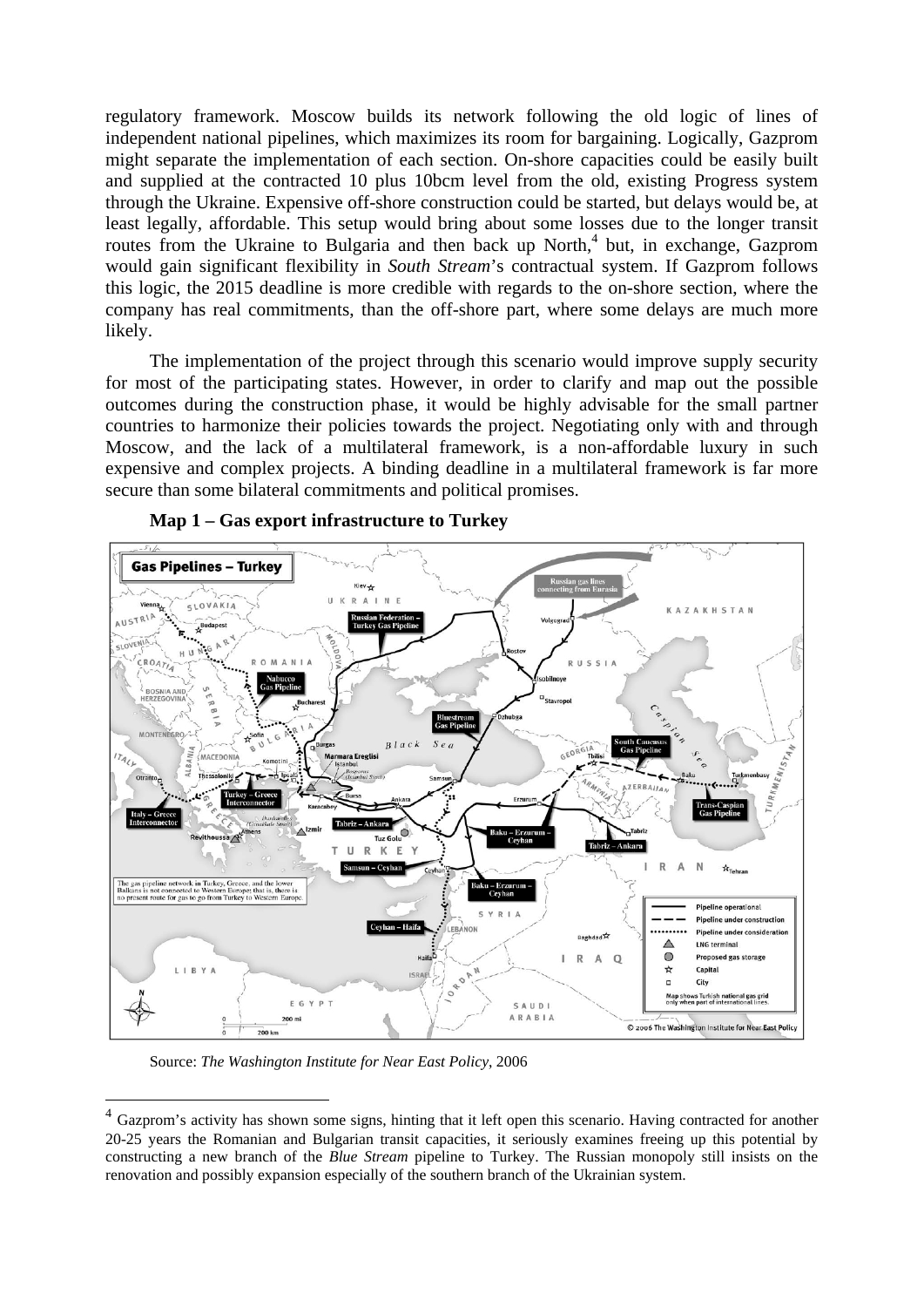*'Ukrainian transit' strategy.* Ukrainian transit (and to a lesser extent Belarus) has been the biggest challenge for Gazprom for some years. Despite all efforts of the last two decades, 70 percent of all gas exports to Western Europe still flow through this country, posing an uncomfortable dependence for the Russian leadership and causing huge financial losses for Gazprom. Decreasing both the dependence and the losses can only be achieved by consolidating the Ukrainian gas industry under Russian terms or simply excluding the country from the vertical chain. The former option has high political and prestige costs, as illustrated by the two 'gas wars' of 2006 and 2009, although even these costs may turn out to appear extremely relative if one considers the exorbitant price of constructing an alternative system. What is more, the Ukrainian pipeline network offers not only the cheapest transit route in technical terms, but it also disposes of a unique 34bcm storage capacity, which can hardly be substituted even in the long-term.

In previous years, Moscow tended to support the full exclusion of Ukraine from its export chain. Communicating similarly this time, it is realistic to think that the Kremlin's true aim is to erode the Ukrainian bargaining position and by lessening its dependence through the planned construction of alternative export channels to the West. Some of this task, however, may already be achieved through the building of *Nord Stream*, where a substantial part of the capacity (maybe 20-30bcm) could be used for transit diversification purposes. The significant question in regards to Gazprom's diversification efforts is how much alternative capacity would soften Kiev's stance sufficiently for a deal to be reached, and when this could be achieved. In this regard, the changeable Ukrainian political situation puts Gazprom in a really difficult situation. In the 2009 contracts, Gazprom agreed to legal and financial commitments to use at least 110bcm of the Ukrainian transit capacity for another 11 years. This shows that Moscow did not really calculate considering other new transit routes becoming available in this period – although this may be just pessimistic anticipation and some sort of 'insurance policy' for Gazprom. What appears to be the more realistic assumption is that Moscow has not given up gaining assets in the Ukrainian system, which - if true – would create a very negative outlook for *South Stream*. The better the situation with Ukrainian transit, the smaller the pressure for Gazprom to move ahead with *South Stream*. In this light it is important to notice that despite all the brutality of Russian-Ukrainian relations, Gazprom has been progressing steadily in achieving a deal concerning transit issues. It forced Kiev to sign a Western-like supply and transit contract and succeeded in isolating Ukraine with regards to this question in the West. Moscow triumphed in its dealings with Belarus, ruling out a similar outcome in their relations with Ukraine, even in the short–term, could be a serious mistake. The 2015 *South Stream* deadline might have been a tactical move of the emerging full-fledged conflict between the two sides.

*'Rivalry' strategy.* The suspicion that South Stream is to be set up as a rival to *Nabucco* and ITGI is widely held among Western analysts, although it is regularly refuted by Gazprom. According to these accusations, incremental supplies of gas into the rival projects would come mainly from the same Central Asian sources and transited through the same countries. The only basic difference could be that it would be sold by one of the transit companies itself (Gazprom), further increasing its leverage on these markets. According to such analysts, Moscow's only aim is to hinder the construction of Western pipelines and preserve its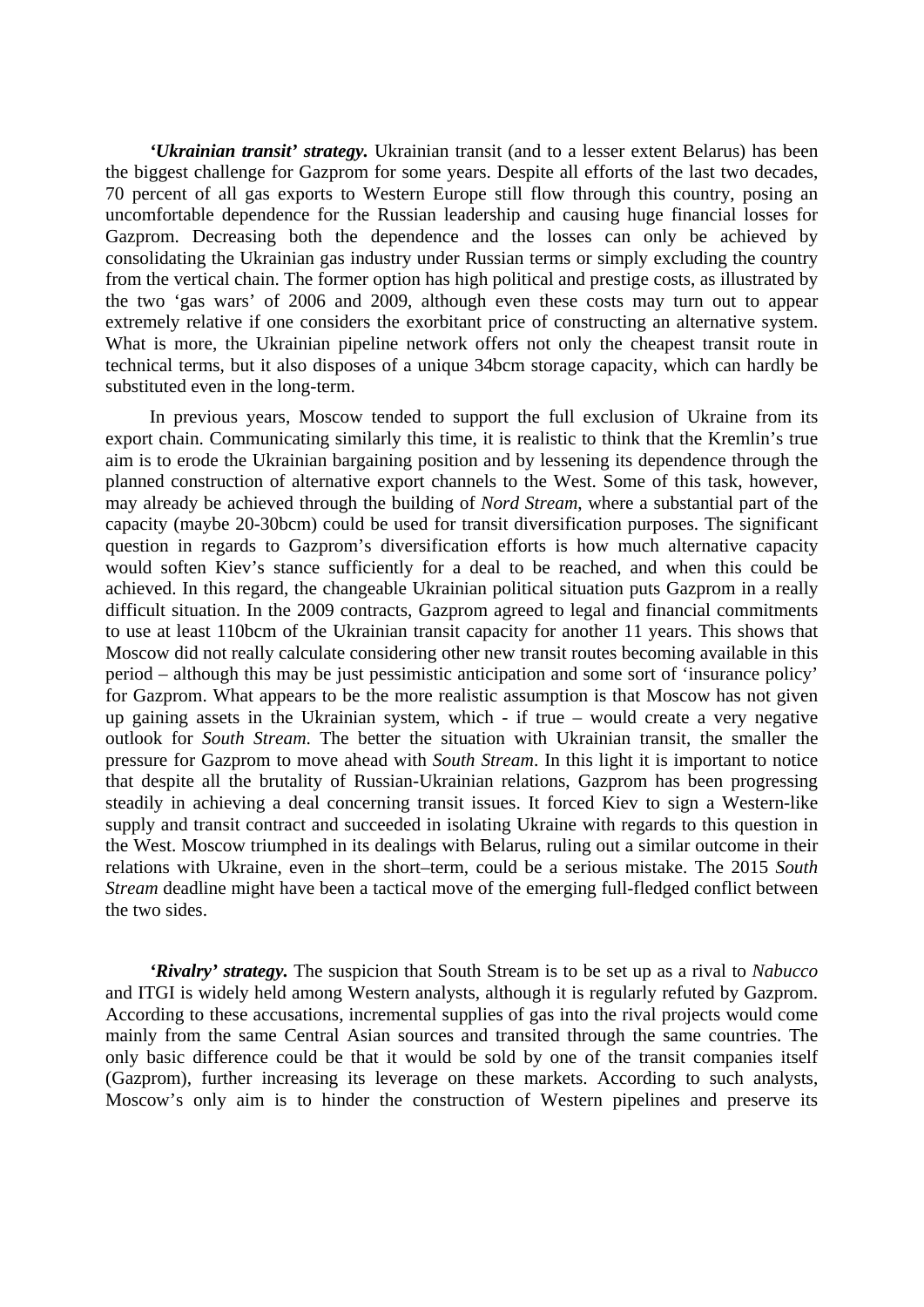monopoly, both on the supply and the demand side.<sup>5</sup> Moreover, controlling the trunk pipeline system on the Balkans, Gazprom could even influence Iraqi or Iranian supplies to Europe.

Gazprom's basic philosophy, concerning the gas industry, appears to strengthen the above fears. The "they, who have the pipe, have the gas" logic is present in all Gazprom investments. However, *South Stream* is planned to be built in countries that follow obligatory EU competition regulations. In those, pipeline capacities are supposed to be opened up to all suppliers. Gazprom may apply for exemptions in Brussels, but a significant part of the pipeline will still need to be offered to third parties. Even if regulations are not perfect, this means that having assets in a facility might only increase one's control over its capacities, but does not assure one's full authority. Provided that DG Competition exerts its legal power over *South Stream*, and forces the participants to respect and fully implement the Gas Directive, Gazprom will not be the only one who uses the pipeline. A working, on-line capacity and a connection to the Turkish network by 2015 would facilitate Middle Eastern and Caspian exports to Europe avoiding Gazprom's balance sheet. Gazprom might hope for imperfections in the regulatory framework, but much would depend on national and European regulatory bodies in deciding how *South Stream* would work in reality.

In this context, the "rivalry interpretation" might have some logical fundaments, but it would not create a black-and-white situation. Actually, a relatively early completion of *South Stream* would help Europe to establish contacts with alternative suppliers. If Gazprom really wants to stop *Nabucco*, the best place to interfere is Turkey. Turkish consumption relies on Russian supplies and the country has not joined the European Energy Community yet. Having a booming gas demand, Moscow has a much bigger leverage over Ankara than over the other *Nabucco* countries. Some sort of joint management of supplies coming from the Middle East and the Caspian is a much more realistic scenario than preserving Gazprom's full capacity control over *South Stream*. Offering *South Stream* as transit channel and guaranteeing reliable supplies to Ankara, Gazprom could ask for a share of the gas transit through Turkey. Following this train of thought, the construction of *South Stream* might be thought of as a rival to competing Western projects, but it would be a mistake to characterize this as a determinative correlation. However, the "competition logic" makes the reliability of the 2015 deadline weaker, since it also assumes that the dependability of the *Nabucco* project will grow in the years to come.

# *Summary*

 $\overline{a}$ 

Having already put some question marks behind the reliability of the 2015 deadline, we must ask ourselves now, why Moscow would have put forward such an early completion date. The most likely answer could be understood as a sort of "drifting-along-effect." Equipped with numerous good arguments to build new transit corridors for the future and experiencing a strong pipeline competition in the Balkans, the Russians had to make a move. Their engagement, however, could not gather real credibility without a construction deadline. Moscow's commitment to *South Stream* was not the result of responsible pre-planning but rather a step-by step process in which political push played a significant role. It was not a Gazprom manager, but the highest political leader of the country who made the statements about early completion. Although this may be thought of as a more credible promise, it is less reliable in reality. Politicians tend to be a bit more impatient in energy matters than the industry itself. While Gazprom managed to cancel the original 2013 deadline, it is likely that it had to fight bitterly against another completion date set before 2015. Facing a problem with the

<sup>&</sup>lt;sup>5</sup> Toby Vogel: "Will South Stream push EU off course?", in: European Voice, 30.04.08. http://www.europeanvoice.com/article/imported/will-south-stream-push-eu-off-course-/60547.aspx